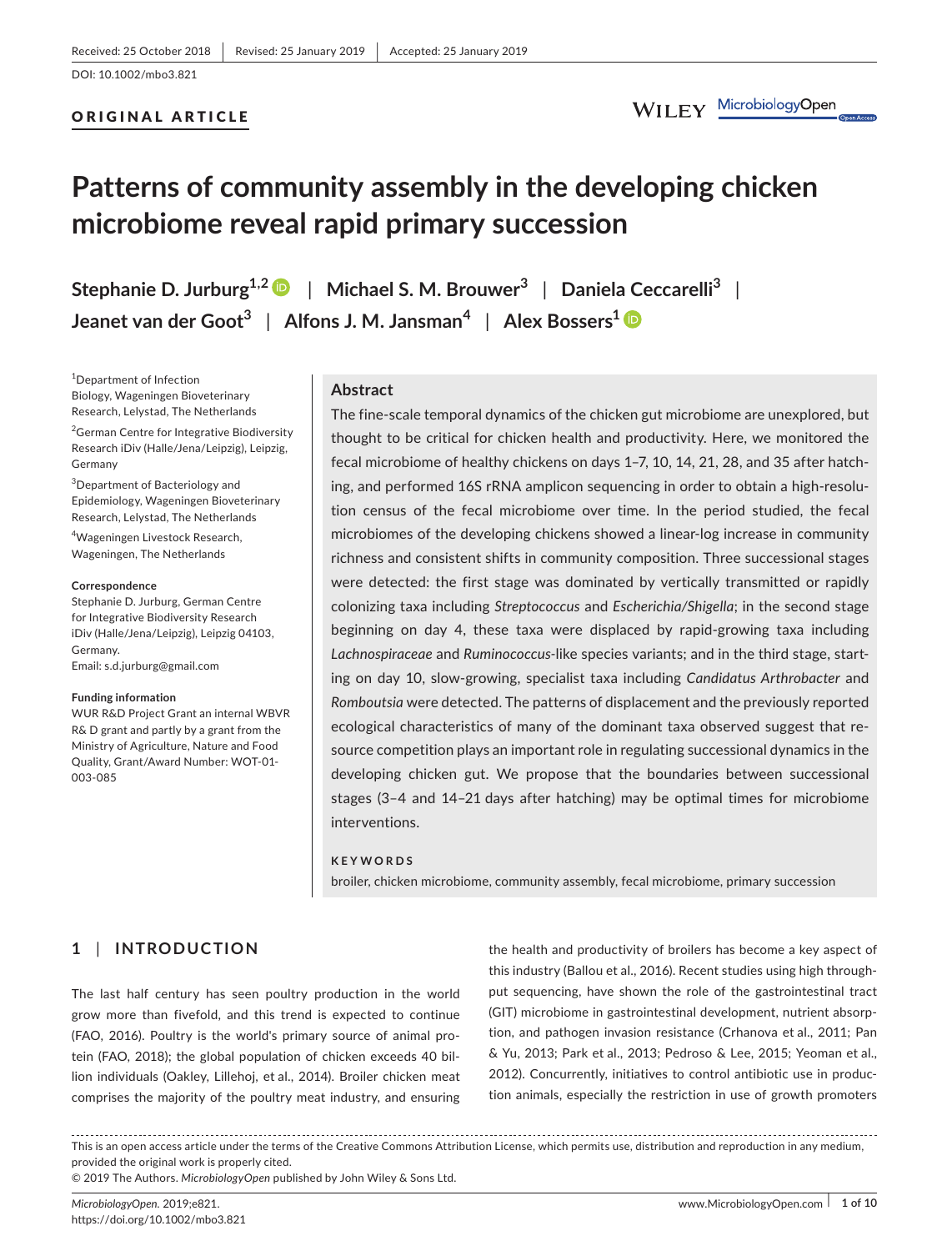2 of 10 **WII FY** MicrobiologyOpen 2001 2002 2003 2009 30 BBURG ET AL.

worldwide to prevent the emergence of antibiotic resistance has made the manipulation of intestinal microbiomes in poultry an attractive alternative to support innate immunity and improve health (Kogut & Arsenault, 2016; Pedroso & Lee, 2015), as well as productivity (Singh et al., 2014). Supplementing the diets of developing broilers with probiotics or applying vaccines have long-term effects on the broilers' GIT microbiome composition (Ballou et al., 2016). In particular, feed additives have altered microbial activity in the GIT as well as disease susceptibility (Engberg, Hedemann, Steenfeldt, & Jensen, 2004; Mitsch et al., 2004; Owens, Tucker, Collins, & McCracken, 2008), but the exact mechanisms responsible for these effects remain unclear (Oakley, Lillehoj, et al., 2014).

The chicken GIT microbiome is most susceptible to interventions in early life, and is supported by the *competitive exclusion* principle, which refers to the observation that pathogens are less successful in colonizing the chicken GIT when their native microbiomes are more diverse, later in life (Nurmi & Rantala, 1973). The proposed mechanism for this is direct or indirect competition for resources in the GIT with the native microbes, resulting in a lack of available niche space (Nurmi & Rantala, 1973). This concept was developed from studies which found that broilers were most vulnerable to *Salmonella infantis* during the first week after hatching, and that the oral administration of a mixed bacterial culture derived from the GIT of adult chickens resulted in prevention of colonization by *S. infantis* in young broilers (Nurmi & Rantala, 1973; Rantala & Nurmi, 1973). In parallel, research into the potential of probiotic therapies, as live microbial feed supplements, to alter the chicken GIT microbiome overwhelmingly finds that they are most effective when applied during early life (Ballou et al., 2016; Oakley, Lillehoj, et al., 2014).

Available studies show that during early development, the chicken GIT microbiome undergoes rapid changes, and represents a successional landscape which is gradually colonized by bacteria over time (Lu et al., 2003; Oakley, Buhr, et al., 2014; Oakley & Kogut, 2016). A weekly sampling of broilers showed large shifts in the cecal and fecal microbiomes each week as well as a gradual increase in community complexity (Oakley & Kogut, 2016). Another study found the cecal and ileal communities of 3-day-old broilers to be distinct from subsequent samples taken at a weekly interval (Lu et al., 2003); and yet another study showed major shifts in the cecal microbiome between the first and third days after hatching (Ballou et al., 2016). From the time of hatching, commercial broilers are exposed to a wide range of sources of microorganisms, being those in the environment, litter, water, and feed, may colonize the broiler GIT in the first weeks of life (Pedroso & Lee, 2015). In addition, the broiler GIT undergoes developmental changes which affect the microbiome as the different segments of the GIT become differentiated. In one case, the microbiomes of the cecum and ileum in broilers were not different until 14 days after hatching, although current methods are more sensitive (Lu et al., 2003). In another study, the immune system developed concurrently with the microbiome (Crhanova et al., 2011). Bacterial community succession occurs rapidly, and experiments sampling successional microbial systems at a high temporal resolution find that during early colonization, the microbial

community may exhibit radical shifts in composition at a daily scale (Cong et al., 2017; Gilbert et al., 2010), in correspondence with bacterial growth cycles and their ecological niches (Barnard, Osborne, & Firestone, 2015). Defining microbial succession in the GIT is critical to understanding gut community assembly, disturbance responses, and disease (Marino, Baxter, Huffnagle, Petrosino, & Schloss, 2014), but they have not been studied at a sufficient temporal resolution to understand the mechanisms behind the observed dynamics, particularly during the first week of development.

Here, we used 16S rRNA gene sequencing to monitor the fecal microbiome of broilers from hatch to 35 days after hatching. We focused on the fecal microbiome as a proxy for the GIT microbial development because of the ease of sampling for high temporal resolutions, and because we were interested in successional dynamics in the GIT rather than the exact composition of a specific section of the GIT microbiome. In order to constrain primary succession, we sampled the broilers daily for the first week, when the most rapid dynamics were expected, and then weekly for the duration of the experiment. Our aims were (a) to reveal the temporal dynamics of microbial colonization of the broiler GIT, and (b) to contribute further resolution and mechanistic insight into the susceptibility of the GIT microbiome to interventions in early life, as applied to broilers.

## **2** | **MATERIALS AND METHODS**

## **2.1** | **Sample collection**

Day-old broilers (strain Cobb 308, *n* = 14) were received from a commercial hatchery (Day 0, 1–24 hr after hatching) and housed in a litter-covered floor pen (wood shavings, 1.5  $m<sup>2</sup>$ ) thereafter. The study employed only male birds to exclude between-individual variability arising from sex. The birds received *ad libitum* a starter, grower, and finisher diet over days 0–13, 14–27, and 28–42, respectively. The nutrient composition of the diets was calculated to cover the nutrient requirements of the birds throughout the study (Table A1). The birds had free access to water. Fecal samples were taken daily at the same time on days 1–7, and on days 10, 14, 21, 28, and 35. For each sampling day, a plastic cover was placed on the floor of the pen on top of the litter for 1 hr. Five separate fresh fecal droppings were collected, excluding cecal droppings from the sheet, and stored individually at −80°C within 1 hr of collection for further analyses.

### **2.2** | **DNA extraction and 16S rRNA sequencing**

DNA was extracted from 0.2 g of feces using the Qiagen QIAamp Fast DNA stool mini kit (Qiagen, Hilden, Germany), according to the manufacturer's instructions with an extra bead-beating step, and eluted in 50 μl. Extracts were checked on a 2200 Tapestation (Agilent Technologies, Santa Clara, CA).

16S rRNA gene amplicon sequences were used to monitor bacterial community composition in the developing chicks' feces. The V3‐4 region of the 16S rRNA gene was amplified by PCR using the primers CVI\_V3‐forw CCTACGGGAGGCAGCAG and CVI\_V4‐rev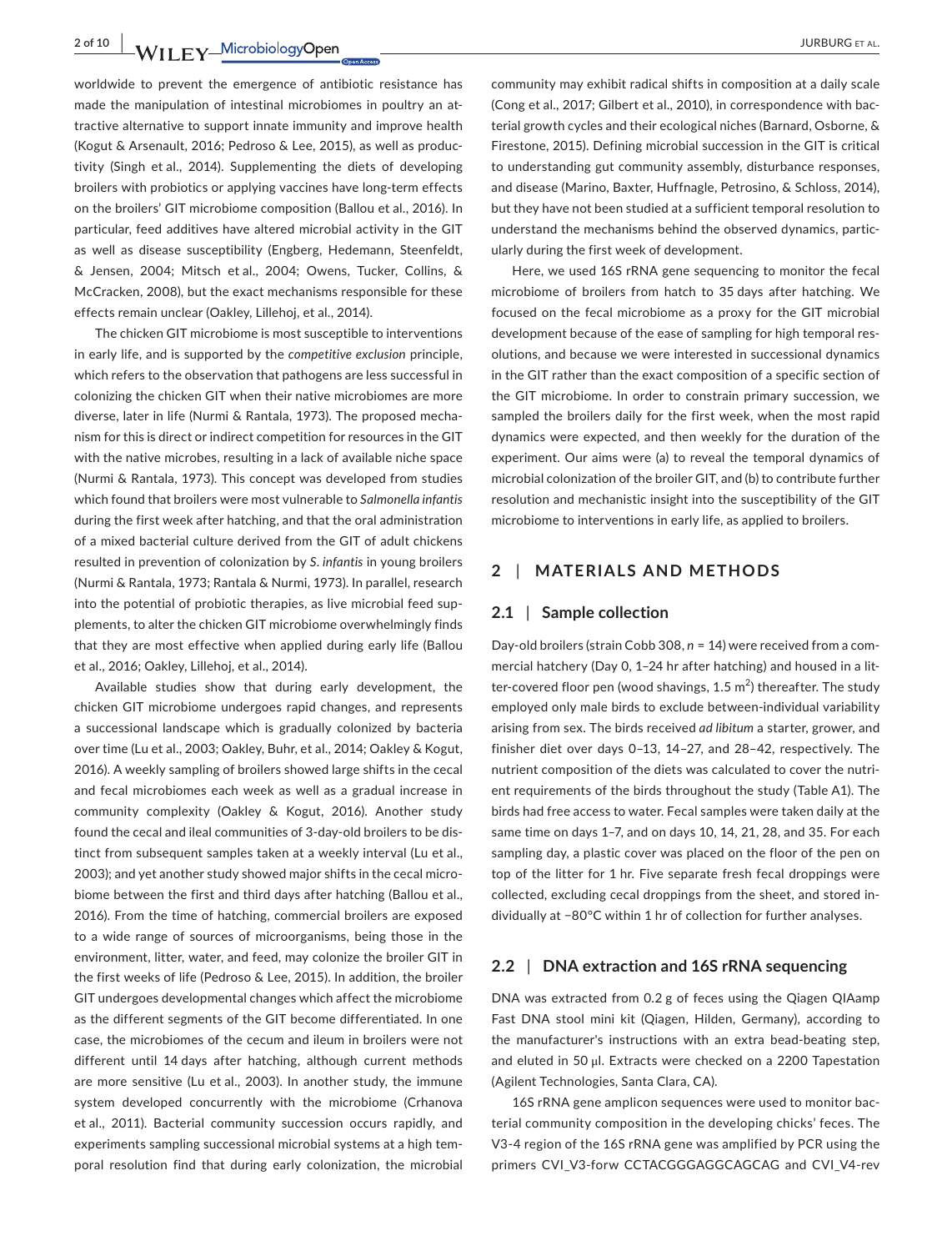GGACTACHVGGGTWTCT with the following amplification conditions: 98°C for 2 m, followed by 15 cycles of 98°C for 10 s, 55°C for 30 s, and 72°C for 10 s, and finally by 72°C for 7 min. PCR products were checked with gel electrophoresis, and sequencing was performed using a MiSeq sequencer (Illumina Inc., San Diego, CA).

## **2.3** | **Sequence processing and statistical analyses**

All sequence processing and statistical analyses were performed in R 3.4.0 (R Core Team, 2014). The 16S rRNA gene sequencing reads were filtered, trimmed, dereplicated, chimera-checked, and merged using the dada2 package (v.1.4.0; Callahan et al., 2016) using standard parameters (*TruncLength* = 240,210) and reads were assigned with the SILVA v.132 classifier (Quast et al., 2012). Downstream analyses were performed with the phyloseq (McMurdie & Holmes, 2013) and vegan (Oksanen et al., 2007) packages. Good's coverage was >0.999. Prior to analyses, the data were rarefied to 28,523 reads per sample (*rarefy\_even\_depth, seed=1*). The final dataset contained 1,475 species variants (SVs). Sequences are deposited in NCBI's Sequence Read Archive under BioProject accession number PRJNA517082.

The number of SVs per sample was used as a measure of observed richness. Patterns in richness (α-diversity) over time were evaluated with a linear regression. Abundances in taxa over time were reported throughout the manuscript as mean ± *SD*. To evaluate changes in community structure over time (β-diversity), we performed a Principal Coordinates Analysis (PCoA) of Bray–Curtis distances between samples, and clustering between samples was assessed using *adonis*. Dispersion of samples was evaluated using *beta‐ disper*. To identify taxa with consistently varying abundances over time, we performed an ANOVA for the effect of sampling time on the abundance of each genus, selected genera for which *p* < 0.001, standardized them according to their relative temporal abundance patterns (Shade, McManus, & Handelsman, 2013), and clustered them using Euclidean distances and Ward's method.

## **3** | **RESULTS**

## **3.1 |** Bacterial abundance and  $\alpha$ -diversity

To characterize the microbial community of the developing chicks' fecal microbiomes, we first explored community diversity. For the period studied, observed richness increased from an average of 31.4 ± 5.0 SVs on day 1 to 397 ± 155.5 SVs on day 35. Age of the bird significantly predicted the number of observed SVs per sample with the formula diversity =  $32.99 + 74.67 \times \log(\text{time})$ ,  $R^2 = 0.47$ ,  $p \le 0.001$ (Figure 1).

Throughout the experiment, the fecal microbiome gradually shifted from a predominance of Proteobacteria to Firmicutes (Figure A1). On day 1, the community was dominated by *Escherichia/Shigella* (42.5 ± 2.5% of the community on average) and *Streptococcus* (41.1 ± 3.1% on average). While *Streptococcus* decreased to an average of 0.1 ± 0.1% by day 4, *Escherichia/ Shigella* decreased much more gradually, falling to similar levels as *Streptococcus* by day 28. In contrast, *Lactobacillus*, which accounted for an average of  $0.2 \pm 0.2$ % of the community on day 1, gradually increased to account for  $42.9 \pm 34.0\%$  by day 14, fluctuating thereafter (Figure A1). On days 14 and 21, Bacteroidetes and Actinobacteria increased to above 1% of the community, respectively.

## **3.2** | **β‐diversity**

We evaluated changes in community composition with a PCoA of Bray–Curtis distances. Samples clustered significantly according to time (adonis, pseudo  $F = 6.98$ ,  $R^2 = 0.61$ ,  $p < 0.001$ ), increasingly diverging from day 1 samples (Figure 2). While variability between replicates did not change significantly over time (ANOVA test on homogeneity of group dispersions, *p* = 0.10), a *t* test examining the distances within temporal replicates between samples taken from days 1–7 and from days 10–35 found that heterogeneity between samples was significantly higher (*p* = 0.006) in the later stages, indicating increased heterogeneity over time.



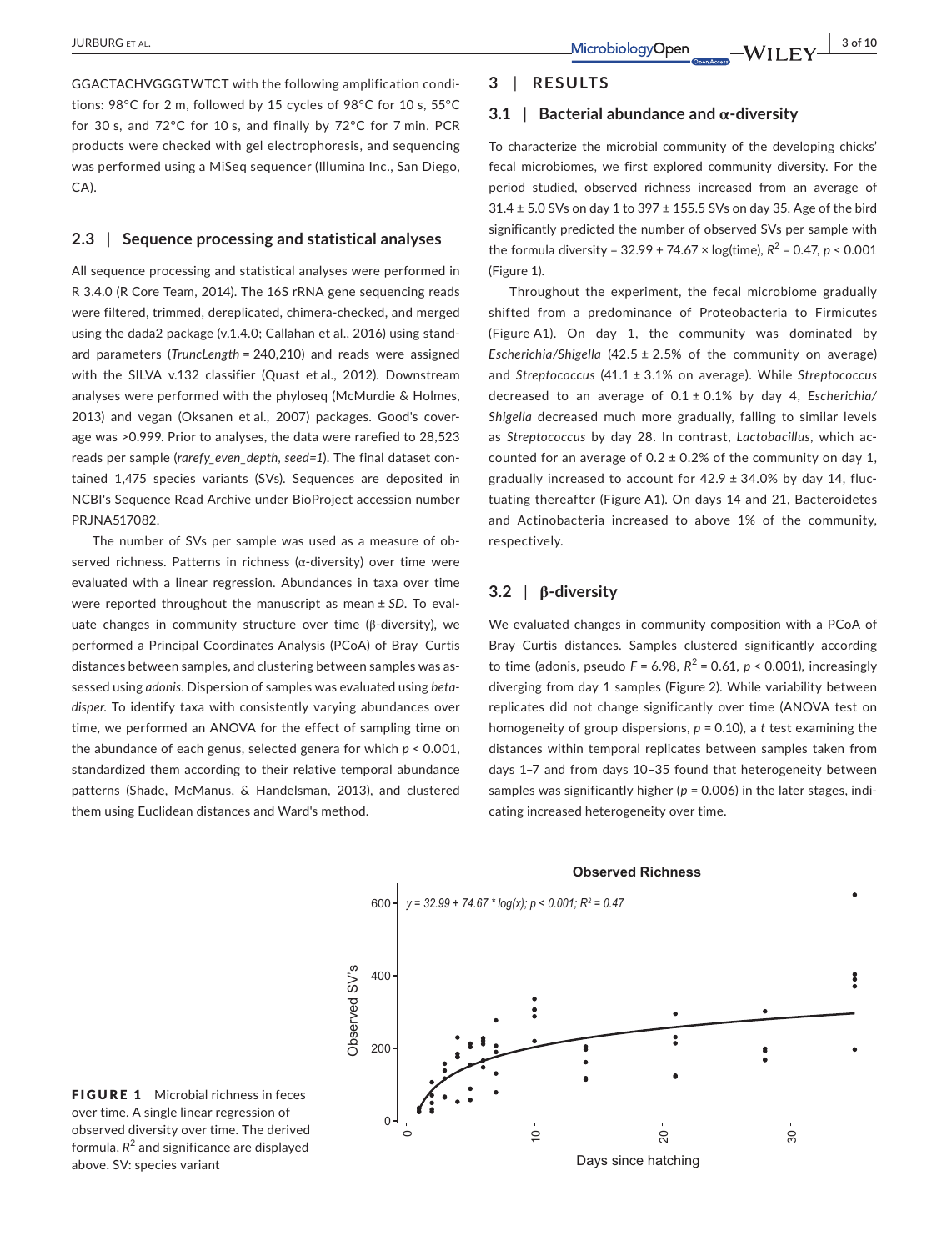#### **3.3** | **Temporal dynamics**

In order to examine temporal dynamics, we selected the eight most abundant bacterial orders among all fecal samples collected in the study, which accounted for  $98.7 \pm 2.2$ % of the community on average throughout the entire experiment (Figure 3). These orders showed unique temporal patterns: Lactobacilliales were highest during the first day after hatching  $(50.4 \pm 4.3\%)$  of the community), and decreased in relative abundance until day 5, remaining at an average of  $25.7 \pm 9.9\%$  of the community for all subsequent time points. Similarly, Enterobacteriales was highest during day 1 (42.6 ± 2.5%) but decreased gradually until day 14, remaining at  $5.7 \pm 7.9\%$  on average until day 35. In contrast, members of Clostridiales grew from 6.8  $\pm$  5.7% of the community on day 1 to 70.9  $\pm$  17.7% on day 10, and maintained an average relative abundance of 38.4 ± 15.5% on average until day 35. Corynebacteriales were rare or undetectable (<0.01% of the community) until day 14, but made up  $25 \pm 5.4\%$  of the community on day 28, remaining above 1% of the total community between days 21 and 35. Bacillales, Pseudomonadales, Bacteroidales, and Micrococcales gradually increased between days 21 and 35, but collectively remained below 10% of the total community for all samples.

To further explore genera which showed consistent dynamics over time, we performed an ANOVA to compare the relative abundances of each genus at each time point, and selected taxa for which *p* < 0.001 for further analysis. The 39 resulting taxa were distributed among the phyla Actinobacteria, Bacteroidetes, Firmicutes, Proteobacteria, and Tenericutes, and represented an average of  $72.9 \pm 18.9\%$  of the total community (Figure 4). These genera exhibited significant changes in relative abundance over time. On day 1, *Streptococcus*, *Clostridium* sensu stricto, and *Enterobacter* exhibited significantly higher abundances than on any other sampling day. An unclassified genus belonging to *Enterobacteriaceae* and *Escherichia/Shigella* maintained significantly higher abundances between days 3 and 7 after hatching, while a large group of genera

predominantly belonging to Clostridia and including several members of *Ruminococcaceae* exhibited higher abundances between days 4 and 10. In contrast, the relative abundance of *Candidatus Arthromitus* was highest on days 14 and 21; *Asaccharospora* and a *Peptostreptococcaceae* SV were highest on day 21; a group of Bacilli and Actinobacteria including *Lactobacillus*, *Glutamicibater*, and *Corynebacterium* were highest on day 28, and a large and diverse group of bacteria including *Alistipes*, *Barnesiella*, and *Oscillospira* were most abundant on day 35.

## **4** | **DISCUSSION**

A better understanding of successional patterns in the developing broiler GIT microbiome has the potential to improve microbiome management practices and prevent disease in poultry (Kogut & Arsenault, 2016). We studied the fecal microbiome of developing broilers with an emphasis on the first week after hatching. As expected, community richness increased rapidly over time, stabilizing by day 14. This is in accordance with other studies monitoring the development of the cecal microbiomes of broilers over time (Ballou et al., 2016; Oakley, Buhr, et al., 2014; Oakley & Kogut, 2016); however, the patterns observed during the first half of our experiment further show that the increase in diversity is highest during the first 7 days and is best represented by a linear regression with the logarithm of time as the explanatory variable, highlighting the importance of the first week after hatching in the development of the GIT microbiome in broilers (Nurmi & Rantala, 1973).

The fecal microbiomes exhibited community dynamics which were consistent between temporal replicates over time. Notably, the bacterial communities were less variable between replicates during the first week than in samples taken at later time (i.e., Days 10–35), in sharp contrast to previous findings in a T-RFLP of developing broilers' ceca (Crhanova et al., 2011). In our case, the increase in between-sample variability was positively correlated with the increase



FIGURE 2 Change in community composition of broiler fecal microbiomes over time. A Principal Coordinates Analysis plot of Bray-Curtis distances between samples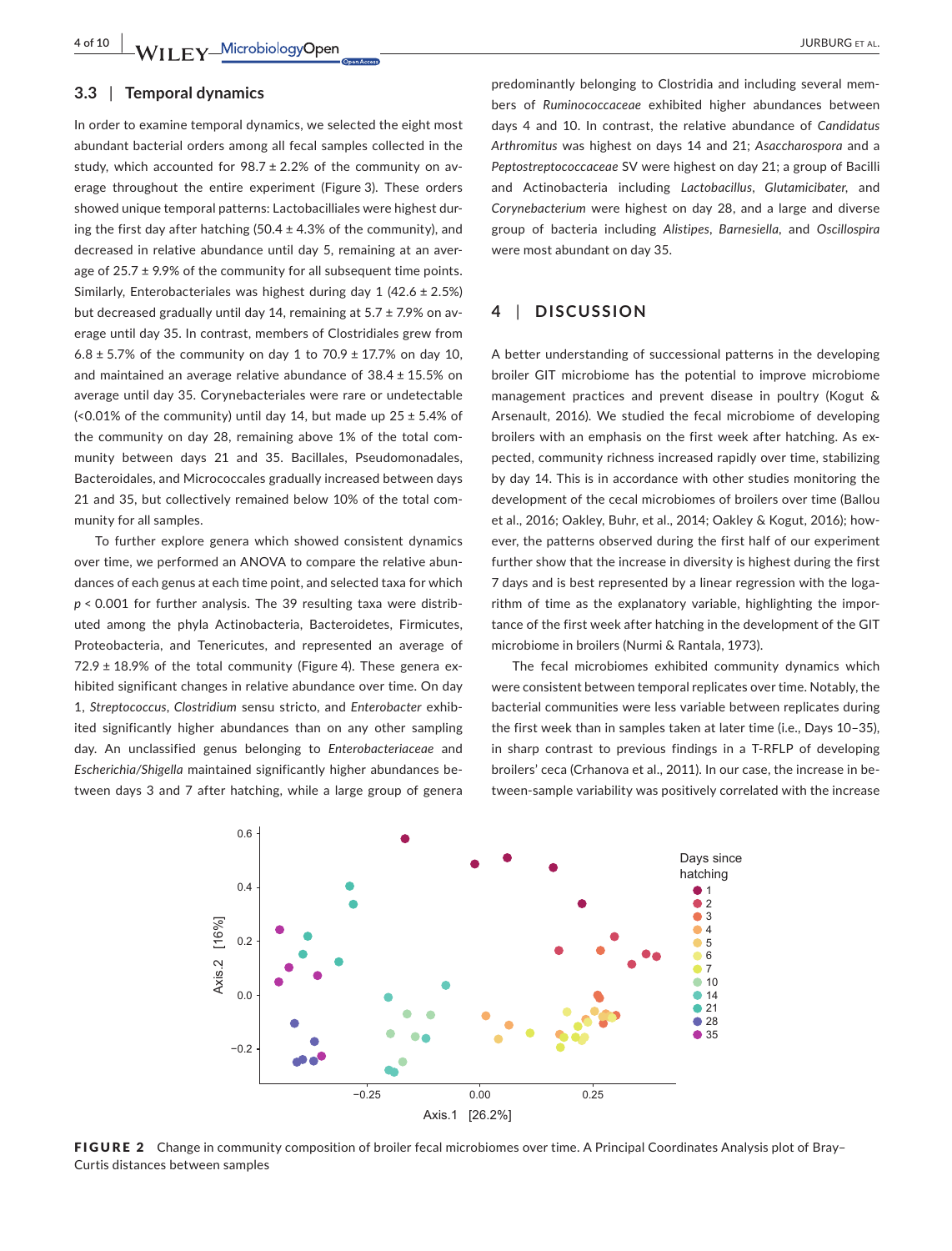

FIGURE 4 Core dynamic taxa of the developing broilers' fecal microbiome. Heatmap of the abundance of 39 genera exhibiting significant (ANOVA,  $p < 0.001$ ) temporal dynamics. These taxa represented 72.9 ± 18.9% of the total community of all samples, on average. Abundances were standardized by time, per genus, and genera were clustered according to the resulting temporal response patterns. Class membership is displayed on the right column

in richness (data not shown), and is likely a result of the increasing complexity of the community.

Several reports of microbial colonization of the developing chicken GIT state that maximum microbial loads in both the cecum and ileum are reached within the first 5 days after hatching, and remain at these levels thereafter (Apajalahti, Kettunen, & Graham, 2004; Van Der Wielen, Keuzenkamp, Lipman, Van Knapen, & Biesterveld, 2002). In our experiment, the rate of increase in community richness subsided after day 10, but the community composition continued

to change, suggesting that competition between microbes and host responses continued to alter dominance patterns within the community even after it was fully colonized.

Indeed, the patterns observed in the eight dominant orders in the community further suggest the presence of successional dynamics in three stages. On the first day of the experiment, approximately 24 hr after hatching, the community was dominated by the orders Enterobacteriales and Lactobacillales, consisting mostly of *Escherichia/Shigella* and *Streptococcus* SVs. *Escherichia/Shigella* is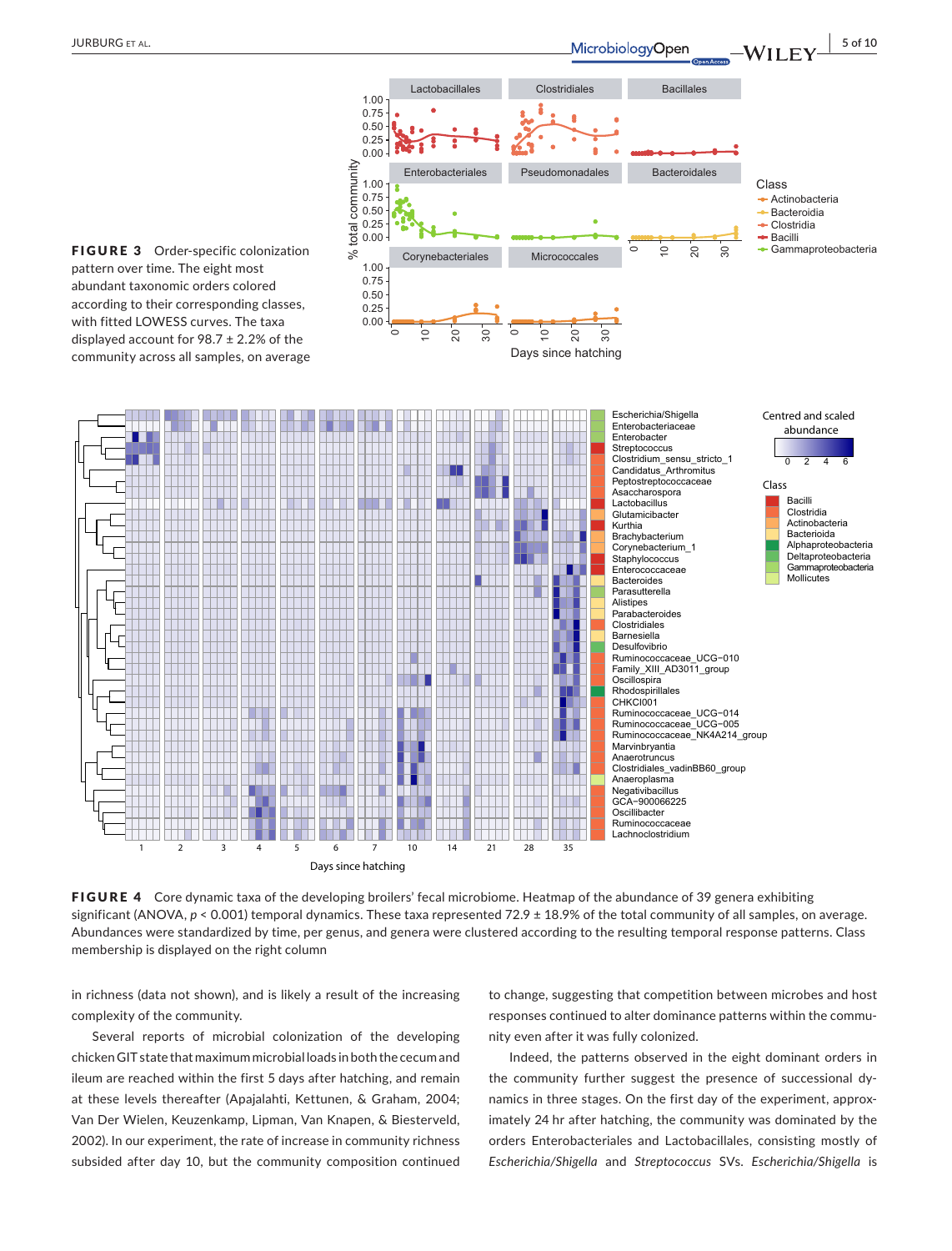**6 of 10 WII FY** MicrobiologyOpen **All and the Contract of the MicrobiologyOpen** *PHONEC ET AL.* 

considered a putative pathogen, and is generally found in higher proportions in broiler feces than in cecal samples (Oakley, Lillehoj, et al., 2014). Dominance of *Escherichia/Shigella* was previously reported in the fecal microbiomes broilers 3 days after hatching, which was no longer present the following day (Sekelja et al., 2012), as well as in cecal samples (Ballou et al., 2016). In our study, the prevalence of *Escherichia/Shigella* decreased gradually between days 1 and 7. *Streptococcus*, which accounted for 41% of the community on day 1 decreased sharply to 3% on the following day. It is possible that these taxa were vertically transmitted in ovo, as previously reported for *Escherichia/Shigella* (Pedroso & Lee, 2015).

In the second stage, the gradual displacement of Enterobacteriales and Lactobacillales from the broiler feces was accompanied by an increase in the dominance of the order Clostridiales, starting on day 3 and represented mostly by *Ruminococcus*‐related SVs and members of *Lachnospiraceae*. The surge in *Ruminococcus*‐related SVs at 1 week after hatching has previously been reported in broiler ceca (Ballou et al., 2016; Oakley, Buhr, et al., 2014), and the abundance of *Ruminococcus* has been positively correlated with the expression of IL1β and IL6 two pro-inflammatory cytokines, 6 weeks after hatch (Oakley & Kogut, 2016). Our results show that colonization by Clostridiales begins as early as 4 days after hatching.

In the third stage, this order remained dominant but we detected the partial displacement of Clostridiales after day 10 by a diverse cluster of common gut-associated bacteria including members of Corynebacteriales, Bacilliales, Pseudomonadales, Micrococcales, and Bacteroidales. Several of the individual SVs which exhibited their highest abundance during the third stage have been shown to be beneficial gut microbes: *Lactobacillus* has been detected in the small intestine of 21-day-old broilers (Pedroso & Lee, 2015), and is routinely administered in probiotic treatments or stimulated by prebiotic treatments (Ballou et al., 2016; Pedroso & Lee, 2015; Ricke, 2015); and *Candidatus Arthromitus* has been associated with the development of gut innate and adaptive immune functions in mice, specifically in the ileum (Bolotin et al., 2014).

The observed temporal patterns show successional dynamics in the fecal microbiome of developing broilers in three stages, with radical changes in community composition on days 3–4 and 3 weeks after hatching. These changes may be a result of host-microbiome interactions arising from the development of the host's immune or enzymatic potential, which have been shown to drastically change during the first 14 days after hatching (Sell, 1995; Sklan, 2001). For example, immunoglobulins can be detected in the cecum approximately 10 days after hatching (Matulova et al., 2013; Van Immerseel et al., 2002). The relationship between the host's immune development and its resident microbiota has been previously reported for chickens (Volf et al., 2016). In one case, Crhanova and colleagues reported a decrease in the expression of β-defensins in broiler ceca on the third day after hatching and an increase in the expression of IL-8 and IL-17 1 day later (Crhanova et al., 2011). It must be noted, however, that while the change in immune response reported by Crhanova et al. was rapid, the decrease in the relative abundance of Enterobacteriales and Lactobacillales was gradual. Alternatively,

interactions between microbes may have played a role in modulating community assembly through competitive exclusion. We propose that resource competition may explain the successional shifts observed, as taxa which were initially present through vertical transmission or early colonization (i.e., Lactobacillales and Enterobacteriales) were displaced within the first week after hatching by rapid-growing members of Clostridiales, whose abundance was in turn limited by the influx of diverse, specialist taxa associated with the adult broiler microbiome. Competition for resources has been previously proposed as a key component of microbial community assembly in various environments (Ho, Lüke, Reim, & Frenzel, 2016), and the temporal pattern of succession matches that observed in soils (Jurburg et al., 2017), suggesting that it may be related to the growth rates of various microbial community members. The measurement of resource availability in the GIT may aid in revealing the role of resource competition in successional dynamics in the broiler GIT.

Our findings support the notion that early, transient colonizers in the broiler GIT may greatly influence the adult microbiome (Ballou et al., 2016). Several studies have showed that the freshly hatched chicken is susceptible to colonization by a wide range of microbes (Polansky et al., 2016; Volf et al., 2016). In particular, one study found that the cecal microbiomes of freshly hatched chickens inoculated with the cecal microbiomes of donor chickens of different ages underwent less community shifts during development the older the donor chickens were (Volf et al., 2016). Further research should examine whether successional patterns in the chicken gut depend on the composition and functional profile of the initial inoculum.

Our findings also align with the idea that first week after hatching is critical to broiler microbiome development (Nurmi & Rantala, 1973), and allow us to identify successional stages in the fecal microbial community, opening the black box which has been the first week of broiler microbiome development. The boundaries of these successional stages (Days 3–4 and 10–14 after hatching) are likely the optimal times for microbiome interventions, as it is during this time that competitive dynamics are likely to be the strongest and most susceptible to change. Our experiment spanned the average lifetime of commercial broilers (35 days), which is considerably shorter than that of chickens in other environments. Had our experiment lasted longer, it is likely that we would have detected further changes in the fecal microbiome, as our chickens would have continued to physiologically develop. For example, a study of egg-laying hens over 14 months observed large, consistent shifts in their cecal microbiomes 2 and 6 months after hatching (Videnska, Sedlar, Lukac, & Faldynova, 2014). Similarly to our study, the authors note the dominance of the phyla Proteobacteria and Firmicutes, particularly belonging to *Escherichia* and *Lachnospiraceae* during the first week after hatching (Videnska et al., 2014).

We sampled the fecal microbiome because our daily sampling scheme called for a rapid sampling methodology, and because we were interested in temporal dynamics rather than in the emergence of specific pathogens. Whether the fecal microbiome is representative of the GIT microbiome is the subject of debate: the fecal microbiome is considered a proxy for the composition of the small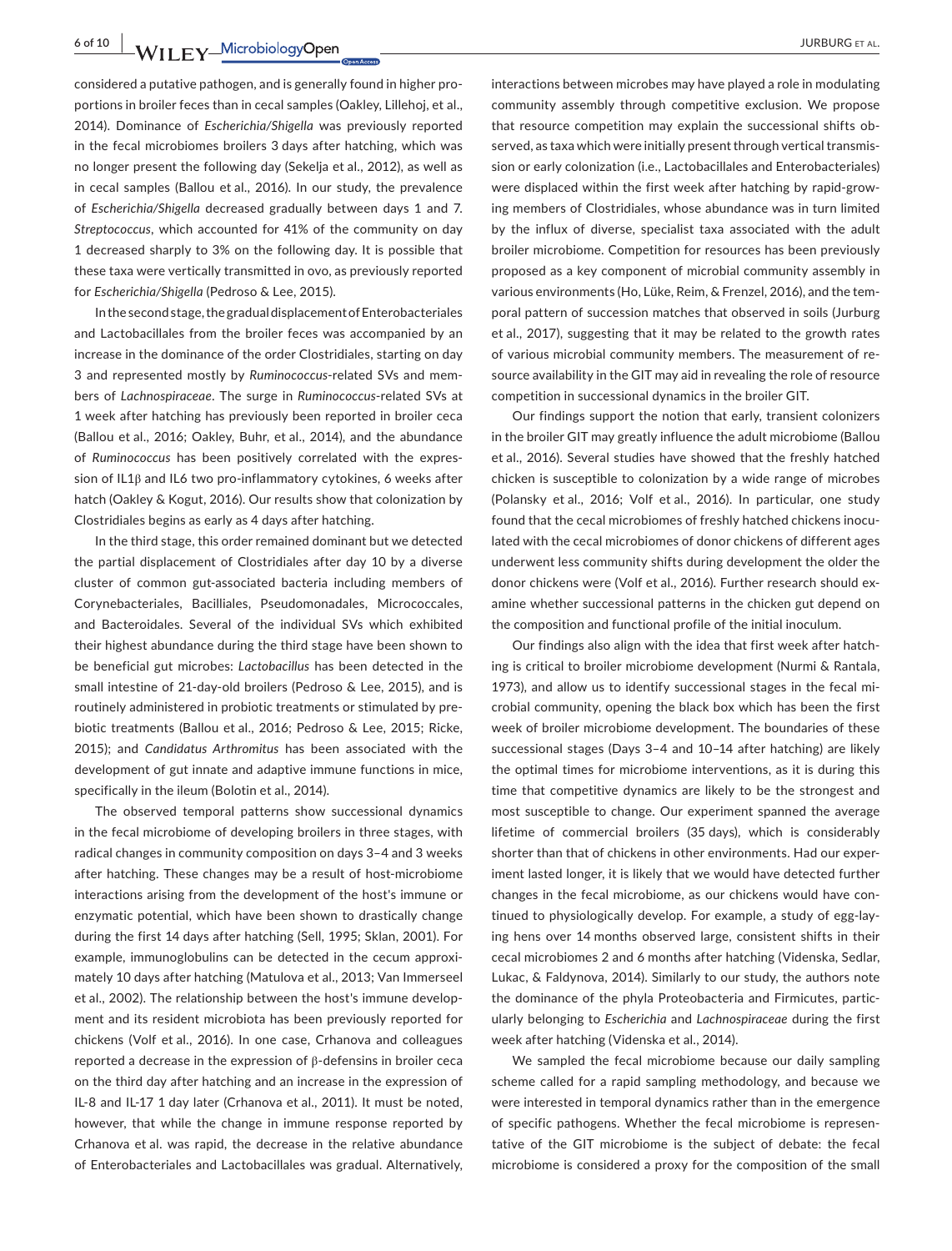intestine; it has been found that the fecal microbiome is more variable than the cecal microbiome and exhibits higher proportions of Enterobacteriales and Lactobacillales (Oakley & Kogut, 2016; Oakley, Lillehoj, et al., 2014; Sekelja et al., 2012). Nevertheless, our results show temporally consistent patterns with age, and detected taxa which are commonly present in different segments of the GIT. It is likely that cecal samples would have displayed lower between-replicate variability, and further study of the correspondence between temporal dynamics in the fecal and cecal microbiomes is warranted. Furthermore, while our study assessed the community assembly of the broiler fecal microbiome in a controlled environment, the influence real-world sources of variation such as seasonality, farm, and feed on the development of the chicken microbiome remains to be examined.

#### **ACKNOWLEDGEMENTS**

We would like to thank F. Harders and S. Vastenhouw for assisting with sample processing and S. Tem for the relevant discussions. This work was supported by an internal WBVR R&D grant and partly by a grant from the Ministry of Agriculture, Nature and Food Quality (grant number WOT‐01‐003‐085).

## **CONFLICT OF INTERESTS**

None declared.

#### **AUTHORS CONTRIBUTION**

S.D.J. conceived of the experiment, performed the analyses and wrote the manuscript; A.J.M.J. provided the samples; M.S.M.B., D.C., J.v.d.G., and A.B. aided with writing and data interpretation.

#### **ETHICS STATEMENT**

Ethical approval for sampling was not required, as fresh fecal droppings were collected noninvasively.

#### **DATA ACCESSIBILITY**

Sequences are deposited in NCBI's Sequence Read Archive under BioProject accession number [PRJNA517082](info:ddbj-embl-genbank/PRJNA517082).

#### **ORCID**

*Stephanie D. Jurburg* <https://orcid.org/0000-0002-7701-6030> *Alex Bossers* <https://orcid.org/0000-0002-6586-717X>

## **REFERENCES**

Apajalahti, J., Kettunen, A., & Graham, H. (2004). Characteristics of the gastrointestinal microbial communities, with special reference to the chicken. *World's Poultry Science Journal*, *60*, 223–232. [https://doi.](https://doi.org/10.1079/WPS200415) [org/10.1079/WPS200415](https://doi.org/10.1079/WPS200415)

- Ballou, A. L., Ali, R. A., Mendoza, M. A., Ellis, J. C., Hassan, H. M., Croom, W. J., & Koci, M. D. (2016). Development of the chick microbiome: How early exposure influences future microbial diversity. *Frontiers in Veterinary Science*, *3*, 1–12. [https://doi.org/10.3389/](https://doi.org/10.3389/fvets.2016.00002) [fvets.2016.00002](https://doi.org/10.3389/fvets.2016.00002)
- Barnard, R. L., Osborne, C. A., & Firestone, M. K. (2015). Changing precipitation pattern alters soil microbial community response to wetup under a Mediterranean-type climate. *ISME Journal*, *9*, 946–957. <https://doi.org/10.1038/ismej.2014.192>
- Bolotin, A., De Wouters, T., Schnupf, P., Bouchier, C., Loux, V., Rhimi, M., … Maguin, E. (2014). Genome sequence of "Candidatus Arthromitus" sp. strain SFB‐ mouse‐NL, a commensal bacterium with a key role in postnatal maturation of gut immune functions. *Genome Announcements*, *2*, 4–5. [https://doi.org/10.1128/genomea.00705-14.](https://doi.org/10.1128/genomea.00705-14.copyright) [copyright](https://doi.org/10.1128/genomea.00705-14.copyright)
- Callahan, B. J., McMurdie, P. J., Rosen, M. J., Han, A. W., Johnson, A. J. A., & Holmes, S. P. (2016). DADA2: High‐resolution sample inference from Illumina amplicon data. *Nature Methods*, *13*, 581. [https://doi.](https://doi.org/10.1038/nmeth.3869) [org/10.1038/nmeth.3869](https://doi.org/10.1038/nmeth.3869)
- Cong, X., Judge, M., Xu, W., Diallo, A., Janton, S., Brownell, E. A., & Graf, J. (2017). Influence of feeding type on gut microbiome development in hospitalized preterm infants. *Nursing Research*, *66*, 123–133. [https://](https://doi.org/10.1097/NNR.0000000000000208) [doi.org/10.1097/NNR.0000000000000208](https://doi.org/10.1097/NNR.0000000000000208)
- Crhanova, M., Hradecka, H., Faldynova, M., Matulova, M., Havlickova, H., Sisak, F., & Rychlik, I. (2011). Immune response of chicken gut to natural colonization by gut microflora and to Salmonella enterica serovar enteritidis infection. *Infection and Immunity*, *79*, 2755–2763. <https://doi.org/10.1128/IAI.01375-10>
- Engberg, R. M., Hedemann, M. S., Steenfeldt, S., & Jensen, B. B. (2004). Influence of whole wheat and xylanase on broiler performance and microbial composition and activity in the digestive tract. *Poultry Science*, *83*, 925–938.<https://doi.org/10.1093/ps/83.6.925>
- FAO. (2016). FAOSTAT statistics database. Food and Agriculture Organization. Retrieved from [http://www.fao.org/faostat/en/#data/](http://www.fao.org/faostat/en/#data/QC/visualize) [QC/visualize](http://www.fao.org/faostat/en/#data/QC/visualize)
- FAO. (2018). Gateway to poultry production and products: Products and processing. Retrieved from [http://www.fao.org/](http://www.fao.org/poultry-production-products/products-processing/en/) [poultry-production-products/products-processing/en/](http://www.fao.org/poultry-production-products/products-processing/en/)
- Gilbert, J. A., Field, D., Swift, P., Thomas, S., Cummings, D., Temperton, B., & Joint, I. (2010). The taxonomic and functional diversity of microbes at a temperate coastal site: A "multi-omic" study of seasonal and diel temporal variation. *PLoS ONE*, *5*, e15545. [https://doi.org/10.1371/](https://doi.org/10.1371/journal.pone.0015545) [journal.pone.0015545](https://doi.org/10.1371/journal.pone.0015545)
- Ho, A., Lüke, C., Reim, A., & Frenzel, P. (2016). Resilience of (seed bank) aerobic methanotrophs and methanotrophic activity to desiccation and heat stress. *Soil Biology and Biochemistry*, *101*, 130–138. [https://](https://doi.org/10.1016/j.soilbio.2016.07.015) [doi.org/10.1016/j.soilbio.2016.07.015](https://doi.org/10.1016/j.soilbio.2016.07.015)
- Jurburg, S. D., Nunes, I., Brejnrod, A., Jacquiod, S., Priemé, A., Sørensen, S. J., … Salles, J. F. (2017). Legacy effects on the recovery of soil bacterial communities from extreme temperature perturbation. *Frontiers in Microbiology*, *8*, 1832. Retrieved from [https://www.frontiersin.](https://www.frontiersin.org/article/10.3389/fmicb.2017.01832) [org/article/10.3389/fmicb.2017.01832](https://www.frontiersin.org/article/10.3389/fmicb.2017.01832)
- Kogut, M. H., & Arsenault, R. J. (2016). Editorial: Gut health: The new paradigm in food animal production. *Frontiers in Veterinary Science*, *3*, 10–13. <https://doi.org/10.3389/fvets.2016.00071>
- Lu, J., Idris, U., Harmon, B., Maurer, J. J., Lee, M. D., & Hofacre, C. (2003). Diversity and succession of the intestinal bacterial community of the maturing broiler chicken. *Applied and Environmental Microbiology*, *69*, 6816–6824. [https://doi.org/10.1128/](https://doi.org/10.1128/AEM.69.11.6816) [AEM.69.11.6816](https://doi.org/10.1128/AEM.69.11.6816)
- Marino, S., Baxter, N. T., Huffnagle, G. B., Petrosino, J. F., & Schloss, P. D. (2014). Mathematical modeling of primary succession of murine intestinal microbiota. *Proceedings of the National Academy of*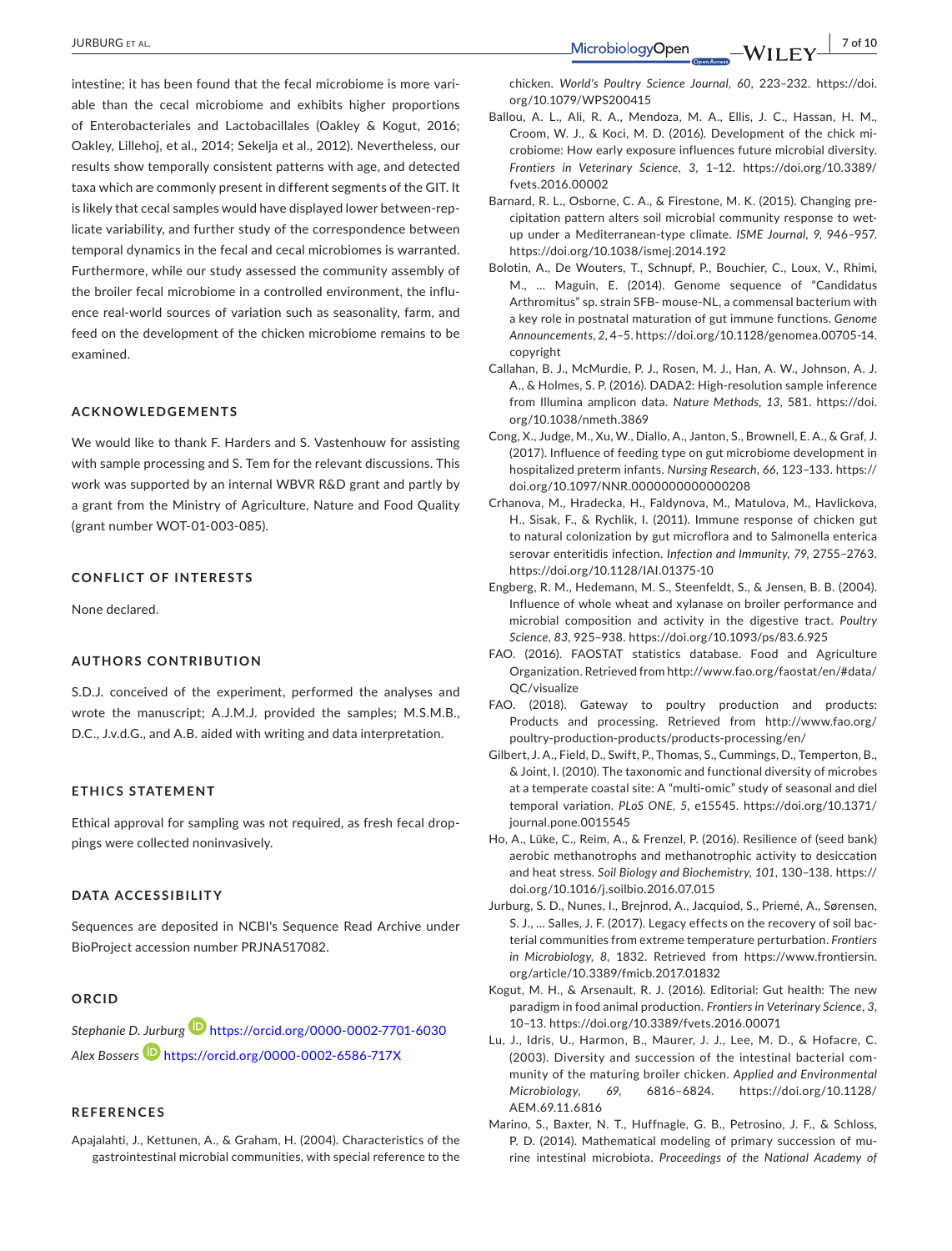**8 of 10 |**  JURBURG et al.

*Sciences of the United States of America*, *111*, 439–444. [https://doi.](https://doi.org/1311322111) [org/1311322111](https://doi.org/1311322111) [pii]\r10.1073/pnas.1311322111

- Matulova, M., Varmuzova, K., Sisak, F., Havlickova, H., Babak, V., Stejskal, K., & Rychlik, I. (2013). Chicken innate immune response to oral infection with *Salmonella enterica* serovar Enteritidis. *Veterinary Research*, *44*(1), 37.<https://doi.org/10.1186/1297-9716-44-37>
- McMurdie, P. J., & Holmes, S. (2013). phyloseq: An R package for reproducible interactive analysis and graphics of microbiome census data. *PLoS ONE*, *8*, e61217. [https://doi.org/10.1371/journal.](https://doi.org/10.1371/journal.pone.0061217) [pone.0061217](https://doi.org/10.1371/journal.pone.0061217)
- Mitsch, P., Zitterl-Eglseer, K., Köhler, B., Gabler, C., Losa, R., & Zimpernik, I. (2004). The effect of two different blends of essential oil components on the proliferation of *Clostridium perfringens* in the intestines of broiler chickens. *Poultry Science*, *83*, 669–675. [https://doi.](https://doi.org/10.1093/ps/83.4.669) [org/10.1093/ps/83.4.669](https://doi.org/10.1093/ps/83.4.669)
- Nurmi, E., & Rantala, M. (1973). New aspects of salmonella infection in broiler production. *Nature*, *241*, 210–211. [https://doi.](https://doi.org/10.1038/241210a0) [org/10.1038/241210a0](https://doi.org/10.1038/241210a0)
- Oakley, B. B., Buhr, R. J., Ritz, C. W., Kiepper, B. H., Berrang, M. E., Seal, B. S., & Cox, N. A. (2014). Successional changes in the chicken cecal microbiome during 42 days of growth are independent of organic acid feed additives. *BMC Veterinary Research*, *10*(1), 1–8. [https://doi.](https://doi.org/10.1186/s12917-014-0282-8) [org/10.1186/s12917-014-0282-8](https://doi.org/10.1186/s12917-014-0282-8)
- Oakley, B. B., & Kogut, M. H. (2016). Spatial and temporal changes in the broiler chicken cecal and fecal microbiomes and correlations of bacterial taxa with cytokine gene expression. *Frontiers in Veterinary Science*, *3*, 1–12. <https://doi.org/10.3389/fvets.2016.00011>
- Oakley, B. B., Lillehoj, H. S., Kogut, M. H., Kim, W. K., Maurer, J. J., Pedroso, A., & Cox, N. A. (2014). The chicken gastrointestinal microbiome. *FEMS Microbiology Letters*, *360*, 100–112. [https://doi.](https://doi.org/10.1111/1574-6968.12608) [org/10.1111/1574-6968.12608](https://doi.org/10.1111/1574-6968.12608)
- Oksanen, J., Blanchet, F. G., Kindt, R., Legendre, P., Minchin, P. R., & O'Hara, R. B., … Wagner, H. (2007). The vegan package. Community Ecology Package. Retrieved from <http://r-forge>. r-project.org/ projects/vegan/
- Owens, B., Tucker, L., Collins, M. A., & McCracken, K. J. (2008). Effects of different feed additives alone or in combination on broiler performance, gut microflora and ileal histology. *British Poultry Science*, *49*, 202–212.<https://doi.org/10.1080/00071660802004890>
- Pan, D., & Yu, Z. (2013). Intestinal microbiome of poultry and its interaction with host and diet. *Gut Microbes*, *5*, 108–119. [https://doi.](https://doi.org/10.4161/gmic.26945) [org/10.4161/gmic.26945](https://doi.org/10.4161/gmic.26945)
- Park, S. H., Hanning, I., Perrota, A., Bench, B. J., Alm, E., & Ricke, S. C. (2013). Next generation sequencing: Applications for food safety and poultry production modifying the gastrointestinal ecology in alternatively raised poultry and the potential for molecular and metabolomic assessment. *Poultry Science*, *2005*, 546–561. [https://doi.](https://doi.org/10.3382/ps.2012-02734) [org/10.3382/ps.2012-02734](https://doi.org/10.3382/ps.2012-02734)
- Pedroso, A. A., & Lee, M. D. (2015). Intestinal health, 21–50. [https://doi.](https://doi.org/10.3920/978-90-8686-792-9) [org/10.3920/978-90-8686-792-9](https://doi.org/10.3920/978-90-8686-792-9)
- Polansky, O., Sekelova, Z., Faldynova, M., Sebkova, A., Sisak, F., & Rychlik, I., … Faecalibacterium, F. (2016). Important metabolic pathways and biological processes expressed by chicken cecal microbiota. *Applied and Environmental Microbiology*, *82*, 1569–1576. [https://](https://doi.org/10.1128/AEM.03473-15.Editor) [doi.org/10.1128/AEM.03473-15.Editor](https://doi.org/10.1128/AEM.03473-15.Editor)
- Quast, C., Pruesse, E., Yilmaz, P., Gerken, J., Schweer, T., Yarza, P., & Glöckner, F. O. (2012). The SILVA ribosomal RNA gene database project: Improved data processing and web-based tools. *Nucleic Acids Research*, *41*, D590–D596. [https://doi.org/10.1093/nar/](https://doi.org/10.1093/nar/gks1219) [gks1219](https://doi.org/10.1093/nar/gks1219)
- R Core Team. (2014). *R: A language and environment for statistical com‐ puting*. Vienna, Austria: R Foundation for Statistical Computing. Retrieved from<http://cran.r-project.org>
- Rantala, M., & Nurmi, E. (1973). Prevention of the growth of Salmonella infantis in chicks by the flora of the alimentary tract of chickens. *British Poultry Science*, *14*, 627–630.
- Ricke, S. C. (2015). Potential of fructooligosaccharide prebiotics in alternative and nonconventional poultry production systems. *Poultry Science*, *94*, 1411–1418.<https://doi.org/10.3382/ps/pev049>
- Sekelja, M., Rud, I., Knutsen, S. H., Denstadli, V., Westereng, B., Næs, T., & Rudi, K. (2012). Abrupt temporal fluctuations in the chicken fecal microbiota are explained by its gastrointestinal origin. *Applied and Environmental Microbiology*, *78*, 2941–2948. [https://doi.org/10.1128/](https://doi.org/10.1128/AEM.05391-11) [AEM.05391-11](https://doi.org/10.1128/AEM.05391-11)
- Sell, J. L. (1995). Physiological limitations and potential for improvement in gastrointestinal tract function in poultry. *Journal of Applied Poultry Research*, *5*, 96–101.
- Shade, A., McManus, P. S., & Handelsman, J. (2013). Unexpected diversity during community succession in the apple flower microbiome. *MBio*, *4*, e00602-12. <https://doi.org/10.1128/mBio.00602-12>
- Singh, K. M., Shah, T. M., Reddy, B., Deshpande, S., Rank, D. N., & Joshi, C. G. (2014). Taxonomic and gene-centric metagenomics of the fecal microbiome of low and high feed conversion ratio (FCR) broilers. *Journal of Applied Genetics*, *55*, 145–154. [https://doi.org/10.1007/](https://doi.org/10.1007/s13353-013-0179-4) [s13353-013-0179-4](https://doi.org/10.1007/s13353-013-0179-4)
- Sklan, D. (2001). Development of the digestive tract of poultry. *World's Poultry Science Journal*, *57*, 415–428.
- Van Der Wielen, P. W. J. J., Keuzenkamp, D. A., Lipman, L. J. A., Van Knapen, F., & Biesterveld, S. (2002). Spatial and temporal variation of the intestinal bacterial community in commercially raised broiler chickens during growth. *Microbial Ecology*, *44*, 286–293. [https://doi.](https://doi.org/10.1007/s00248-002-2015-y) [org/10.1007/s00248-002-2015-y](https://doi.org/10.1007/s00248-002-2015-y)
- Van Immerseel, F., De Buck, J., De Smet, I., Mast, J., Haesebrouck, F., & Ducatelle, R. (2002). Dynamics of immune cell infiltration in the caecal lamina propria of chickens after neonatal infection with a Salmonella enteritidis strain. *Developmental & Comparative Immunology*, *26*, 355–364. [https://doi.org/10.1016/](https://doi.org/10.1016/S0145-305X(01)00084-2) [S0145-305X\(01\)00084-2](https://doi.org/10.1016/S0145-305X(01)00084-2)
- Videnska, P., Sedlar, K., Lukac, M., & Faldynova, M. (2014). Succession and replacement of bacterial populations in the caecum of egg laying hens over their whole life. *PLoS ONE*, *9*, e115142. [https://doi.](https://doi.org/10.1371/journal.pone.0115142) [org/10.1371/journal.pone.0115142](https://doi.org/10.1371/journal.pone.0115142)
- Volf, J., Polansky, O., Varmuzova, K., Gerzova, L., Sekelova, Z., Faldynova, M., & Rychlik, I. (2016). Transient and prolonged response of chicken cecum mucosa to colonization with different gut microbiota. *PLoS ONE*, *11*, e0163932. [https://doi.org/10.1371/](https://doi.org/10.1371/journal.pone.0163932) [journal.pone.0163932](https://doi.org/10.1371/journal.pone.0163932)
- Yeoman, C. J., Chia, N., Jeraldo, P., Sipos, M., Goldenfeld, N. D., & White, B. A. (2012). The microbiome of the chicken gastrointestinal tract. *Animal Health Research Reviews*, *13*, 89–99. [https://doi.org/10.1017/](https://doi.org/10.1017/S1466252312000138) [S1466252312000138](https://doi.org/10.1017/S1466252312000138)

**How to cite this article:** Jurburg SD, Brouwer MSM, Ceccarelli D, van der Goot J, Jansman AJM, Bossers A. Patterns of community assembly in the developing chicken microbiome reveal rapid primary succession. *MicrobiologyOpen*. 2019;e821.<https://doi.org/10.1002/mbo3.821>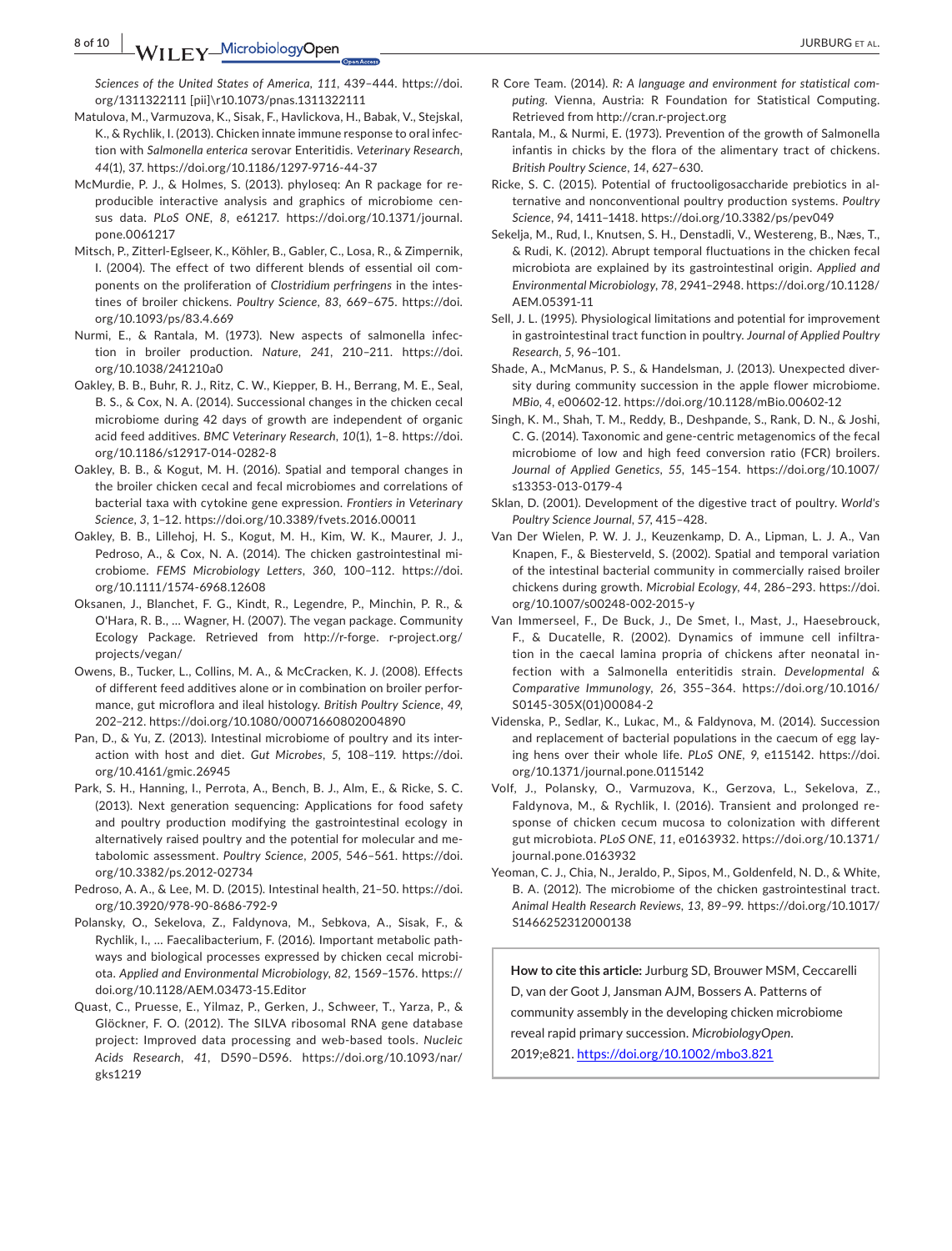## **APPENDIX**

TABLE A1 Ingredient and nutrient composition of the experimental diets

|                        | Starter Days 0-14 | Grower Days 14-28 | Finisher Days 28-42 |
|------------------------|-------------------|-------------------|---------------------|
| $\%$                   |                   |                   |                     |
| Maize                  | 57.9              | 57.6              | 59.8                |
| Soyabean meal          | 32.0              | 33.8              | 32.7                |
| Maizegluten meal       | 2.7               | 0.0               | 0.0                 |
| Palm oil               | 2.0               | 2.5               | 3.0                 |
| Soya oil               | 0.7               | 2.3               | 1.6                 |
| Chalk                  | 1.6               | 1.3               | 1.0                 |
| Mono calcium phosphate | 1.7               | 1.3               | 0.8                 |
| NaCl                   | 0.2               | 0.3               | 0.3                 |
| Sodium bicarbonate     | 0.2               | 0.1               | 0.1                 |
| Premix                 | 0.5               | 0.5               | 0.5                 |
| L-lysine HCl           | 0.2               | 0.1               | 0.0                 |
| DL-methionine          | 0.2               | 0.2               | 0.2                 |
| L-threonine            | 0.1               | 0.0               | 0.0                 |
| g/kg                   |                   |                   |                     |
| Dry matter             | 882               | 883               | 881                 |
| Ash                    | 65                | 59                | 51                  |
| Crude protein          | 224               | 215               | 210                 |
| Fat                    | 63                | 82                | 82                  |
| Crude fiber            | 24                | 25                | 25                  |
| Starch                 | 360               | 354               | 367                 |
| Sugars                 | 40                | 42                | 41                  |
| <b>NSP</b>             | 137               | 139               | 139                 |
| ME broilers (MJ/kg)    | 12.10             | 12.50             | 12.60               |